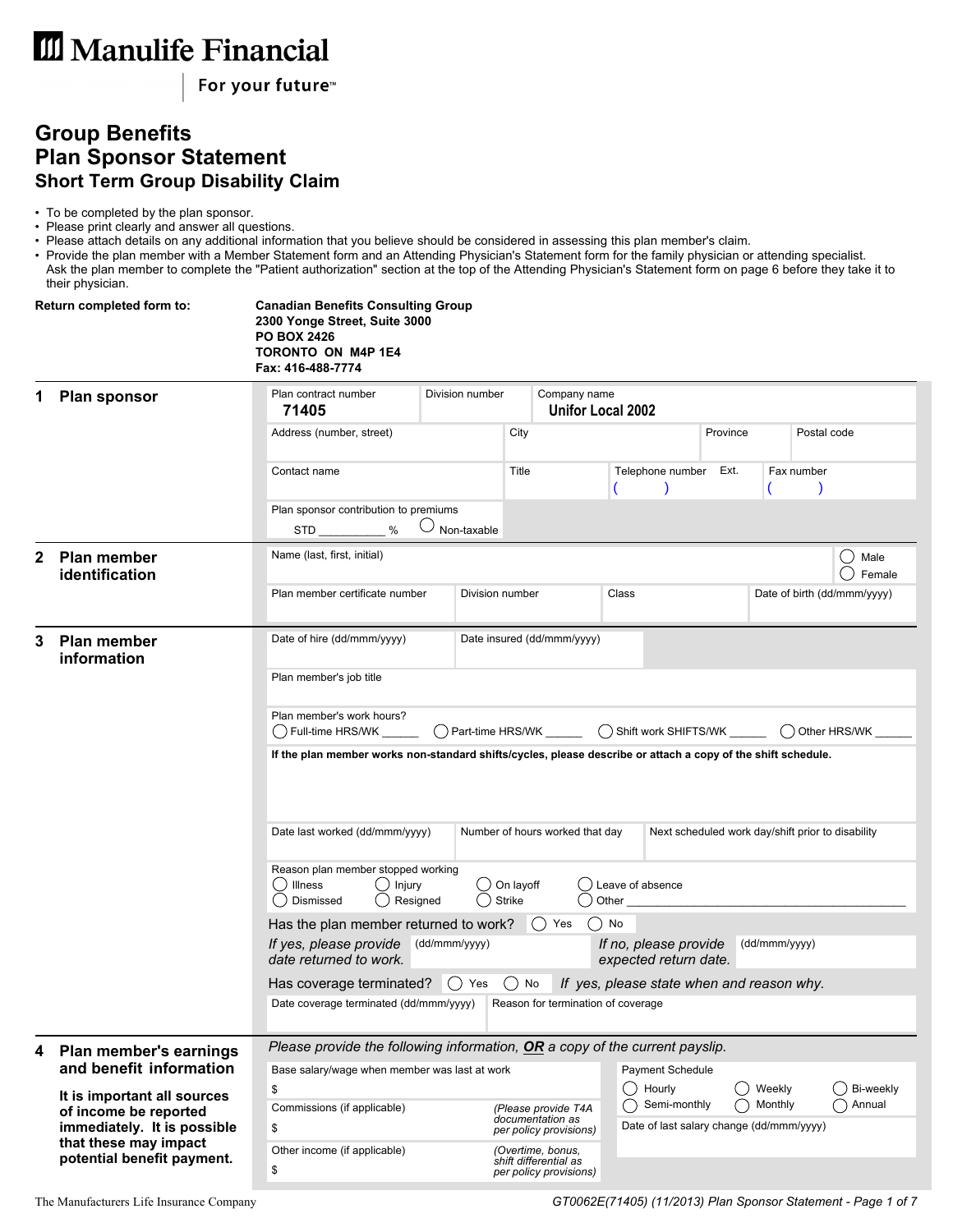| 5 | <b>Tax information</b>                                                                             | Please provide the following information, OR a completed TD1 or TP1 form.                                                                                                                                                                                                                                                                                        |                                                                                                                                                                                               |                 |                       |            |                  |                                             |                 |                                      |             |                  |                                               |                                                                                                                                                                                                                               |  |
|---|----------------------------------------------------------------------------------------------------|------------------------------------------------------------------------------------------------------------------------------------------------------------------------------------------------------------------------------------------------------------------------------------------------------------------------------------------------------------------|-----------------------------------------------------------------------------------------------------------------------------------------------------------------------------------------------|-----------------|-----------------------|------------|------------------|---------------------------------------------|-----------------|--------------------------------------|-------------|------------------|-----------------------------------------------|-------------------------------------------------------------------------------------------------------------------------------------------------------------------------------------------------------------------------------|--|
|   | Please complete only if<br>benefit is taxable.                                                     | TD <sub>1</sub>                                                                                                                                                                                                                                                                                                                                                  |                                                                                                                                                                                               | TP <sub>1</sub> |                       |            |                  |                                             |                 | Percentage to be deducted<br>%       |             |                  |                                               | Member's province of residence for income tax purposes                                                                                                                                                                        |  |
| 6 | <b>Additional earnings</b>                                                                         | PAID/<br>INCOME/<br><b>PAYABLE</b>                                                                                                                                                                                                                                                                                                                               |                                                                                                                                                                                               |                 |                       |            | <b>PAID FROM</b> |                                             |                 | <b>PAID TO</b>                       |             |                  |                                               |                                                                                                                                                                                                                               |  |
|   | Please indicate if any of the<br>following have been paid.                                         |                                                                                                                                                                                                                                                                                                                                                                  | <b>BENEFIT</b>                                                                                                                                                                                |                 | Yes                   | No         | <b>WEEKLY</b>    | <b>BI-WEEKLY</b>                            | <b>MONTHLY</b>  | (dd/mmm/yyyy)                        |             |                  | (dd/mmm/yyyy)                                 | <b>AMOUNT</b>                                                                                                                                                                                                                 |  |
|   |                                                                                                    |                                                                                                                                                                                                                                                                                                                                                                  | Salary continuance                                                                                                                                                                            |                 | $\bigcirc$            | O          | С                | $\bigcirc$                                  | $\bigcirc$      |                                      |             |                  |                                               | \$                                                                                                                                                                                                                            |  |
|   |                                                                                                    |                                                                                                                                                                                                                                                                                                                                                                  | Sick leave                                                                                                                                                                                    |                 | $\bigcirc$            | $\bigcirc$ | $\bigcirc$       | $\bigcirc$                                  | $\bigcirc$      |                                      |             |                  |                                               | \$                                                                                                                                                                                                                            |  |
|   |                                                                                                    |                                                                                                                                                                                                                                                                                                                                                                  | Vacation pay                                                                                                                                                                                  |                 | $\bigcirc$            | $\bigcirc$ | $\bigcirc$       | $\bigcirc$                                  | $\bigcirc$      |                                      |             |                  |                                               | \$                                                                                                                                                                                                                            |  |
|   |                                                                                                    |                                                                                                                                                                                                                                                                                                                                                                  | Severance                                                                                                                                                                                     |                 | O                     | $\bigcirc$ | $\bigcirc$       | $\bigcirc$                                  | $\bigcirc$      |                                      |             |                  |                                               | \$                                                                                                                                                                                                                            |  |
|   |                                                                                                    | Other                                                                                                                                                                                                                                                                                                                                                            |                                                                                                                                                                                               |                 | $\bigcirc$            | ○          | ()               | $\left(\begin{array}{c} \end{array}\right)$ | $\left(\right)$ |                                      |             |                  |                                               | \$                                                                                                                                                                                                                            |  |
|   | <b>Workers' compensation</b><br>information                                                        |                                                                                                                                                                                                                                                                                                                                                                  | Is the current condition due to a work related accident or illness?                                                                                                                           |                 |                       |            |                  |                                             |                 |                                      |             | $()$ Yes         | No<br>( )                                     |                                                                                                                                                                                                                               |  |
|   | Please provide copy of<br>information received from<br>any type of workers'<br>compensation board. | If yes, has a claim been filed with any type of workers' compensation board?<br>( ) Yes<br>If no, please provide reason<br>Please provide a copy of the Accident/Illness report and:                                                                                                                                                                             |                                                                                                                                                                                               |                 |                       |            |                  |                                             |                 |                                      |             | ( ) No           |                                               |                                                                                                                                                                                                                               |  |
|   |                                                                                                    |                                                                                                                                                                                                                                                                                                                                                                  | Workers' compensation board contact name*                                                                                                                                                     |                 |                       |            |                  |                                             |                 | Telephone number                     |             | Ext.             | Fax number                                    |                                                                                                                                                                                                                               |  |
|   |                                                                                                    |                                                                                                                                                                                                                                                                                                                                                                  | Claim number                                                                                                                                                                                  |                 |                       |            |                  |                                             |                 | Date benefit commenced (dd/mmm/yyyy) |             |                  | Date benefit ceased (dd/mmm/yyyy)             |                                                                                                                                                                                                                               |  |
|   |                                                                                                    |                                                                                                                                                                                                                                                                                                                                                                  | What is the current status of the application?                                                                                                                                                |                 |                       |            |                  |                                             |                 | $( )$ Pending                        | () Approved |                  | Declined<br>$($ )                             |                                                                                                                                                                                                                               |  |
|   |                                                                                                    |                                                                                                                                                                                                                                                                                                                                                                  |                                                                                                                                                                                               |                 |                       |            |                  |                                             |                 |                                      |             |                  |                                               | * Includes any type of benefit for work related illness or injury including Workers' Compensation Board (WCB),<br>Workplace Safety and Insurance Board (WSIB) and Commission de la santé et de la sécurité du travail (CSST). |  |
|   | <b>Work information</b>                                                                            |                                                                                                                                                                                                                                                                                                                                                                  | What are the primary duties of the plan member's job? (e.g. operate machinery, supervising<br>responsibilities, customer service duties, maintain mechanical equipment, use a computer, etc.) |                 |                       |            |                  |                                             |                 |                                      |             |                  |                                               |                                                                                                                                                                                                                               |  |
|   |                                                                                                    |                                                                                                                                                                                                                                                                                                                                                                  |                                                                                                                                                                                               |                 |                       |            |                  |                                             |                 |                                      |             |                  |                                               |                                                                                                                                                                                                                               |  |
| 9 | <b>Job requirements</b>                                                                            |                                                                                                                                                                                                                                                                                                                                                                  | <b>Activity</b>                                                                                                                                                                               |                 | Maximum weight (lbs.) |            |                  |                                             |                 |                                      |             | <b>Frequency</b> |                                               |                                                                                                                                                                                                                               |  |
|   | In this section we are                                                                             |                                                                                                                                                                                                                                                                                                                                                                  | Lifting                                                                                                                                                                                       |                 |                       |            |                  |                                             |                 | () Infrequent                        |             | () Frequent      | () Constant                                   |                                                                                                                                                                                                                               |  |
|   | gathering information about<br>the plan member's specific                                          | PHYSICAL DEMANDS OF JOB                                                                                                                                                                                                                                                                                                                                          | Carrying                                                                                                                                                                                      |                 |                       |            |                  |                                             |                 | () Infrequent                        |             | () Frequent      | ( ) Constant                                  |                                                                                                                                                                                                                               |  |
|   | physical job tasks. If you<br>have a physical demands                                              |                                                                                                                                                                                                                                                                                                                                                                  | Sitting                                                                                                                                                                                       |                 |                       |            |                  |                                             |                 | $\bigcap$ Infrequent                 |             | Frequent         | $\left( \begin{array}{c} \end{array} \right)$ | Constant                                                                                                                                                                                                                      |  |
|   | analysis, please provide it,<br>OR complete the following                                          |                                                                                                                                                                                                                                                                                                                                                                  | Standing                                                                                                                                                                                      |                 |                       |            |                  |                                             |                 | $\bigcirc$ Infrequent                |             | Frequent         |                                               | Constant                                                                                                                                                                                                                      |  |
|   | section as applicable.                                                                             |                                                                                                                                                                                                                                                                                                                                                                  | Walking                                                                                                                                                                                       |                 |                       |            |                  |                                             |                 | () Infrequent                        |             | () Frequent      | () Constant                                   |                                                                                                                                                                                                                               |  |
|   | 10 Modified work                                                                                   |                                                                                                                                                                                                                                                                                                                                                                  | worked or performance? If yes, please explain.                                                                                                                                                |                 |                       |            |                  |                                             |                 |                                      |             |                  |                                               | Before the plan member stopped working did the illness or injury cause a change in job duties/hours                                                                                                                           |  |
|   | <b>11 Declaration</b>                                                                              | I certify that the information in this form is true and complete, to the best of my knowledge.                                                                                                                                                                                                                                                                   |                                                                                                                                                                                               |                 |                       |            |                  |                                             |                 |                                      |             |                  |                                               |                                                                                                                                                                                                                               |  |
|   |                                                                                                    |                                                                                                                                                                                                                                                                                                                                                                  | Authorized signature                                                                                                                                                                          |                 |                       |            |                  |                                             |                 | Title                                |             |                  |                                               |                                                                                                                                                                                                                               |  |
|   |                                                                                                    | Telephone number<br>Date (dd/mmm/yyyy)<br>$\overline{ }$                                                                                                                                                                                                                                                                                                         |                                                                                                                                                                                               |                 |                       |            |                  |                                             |                 |                                      |             |                  |                                               |                                                                                                                                                                                                                               |  |
|   |                                                                                                    |                                                                                                                                                                                                                                                                                                                                                                  |                                                                                                                                                                                               |                 |                       |            |                  |                                             |                 |                                      |             |                  |                                               |                                                                                                                                                                                                                               |  |
|   |                                                                                                    | The information in this statement will be kept in a group life, health, or disability benefits file with Manulife Financial<br>and might be accessible by the plan member or third parties to whom access has been granted or those authorized<br>by law. By providing the information you consent to such unedited release of any information contained herein. |                                                                                                                                                                                               |                 |                       |            |                  |                                             |                 |                                      |             |                  |                                               |                                                                                                                                                                                                                               |  |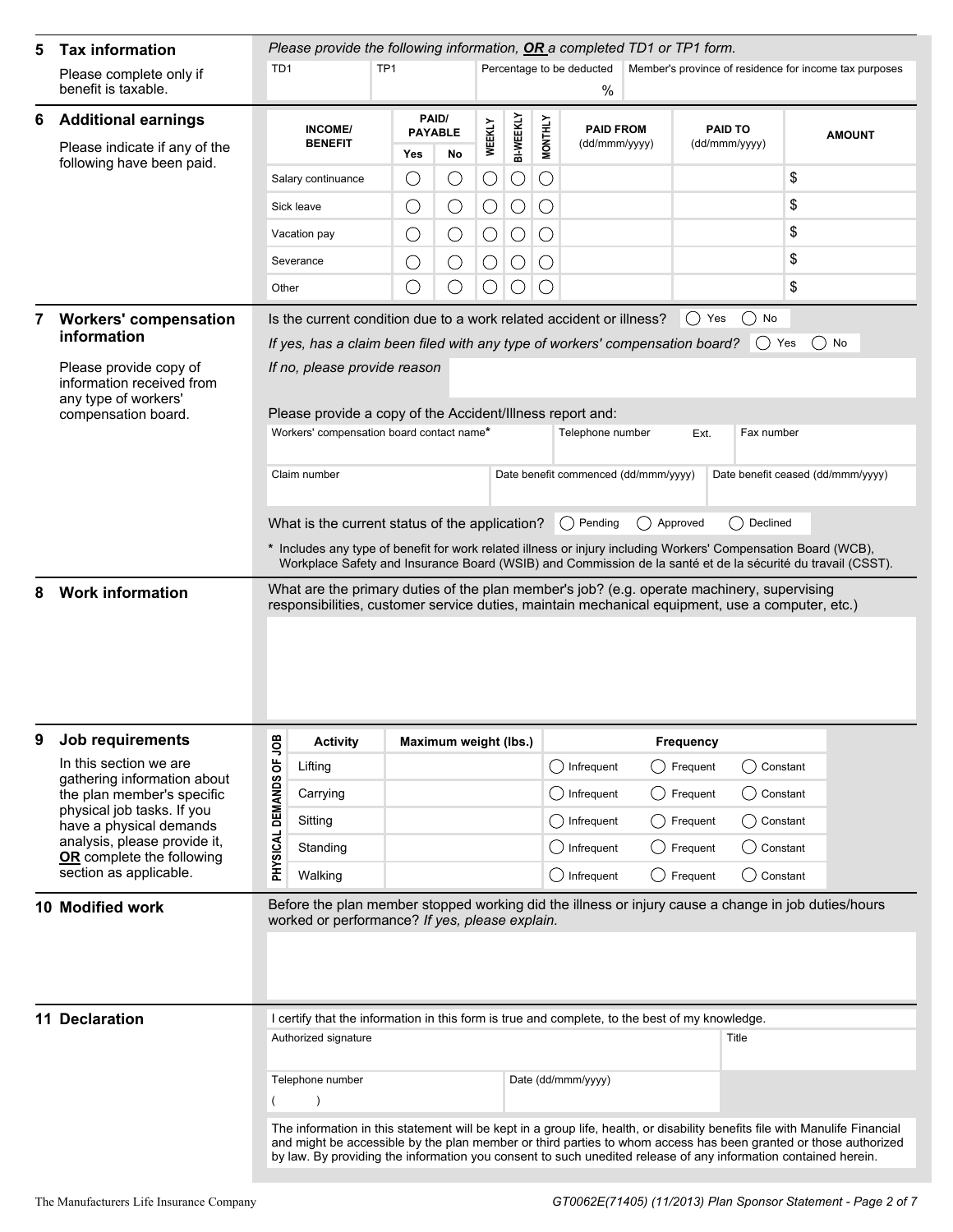For your future<sup>™</sup>

### **Group Benefits Member Statement Short Term Group Disability Claim**

• To be completed by the employee.

- Please print clearly and answer all questions.
- Additional statements may be submitted if there is insufficient space on this form.
- **You are responsible for any fees your doctor charges for completion of the Attending Physician's Statement form and photocopies of file documentation.**

|    | Return completed form to:                                 | <b>Canadian Benefits Consulting Group</b><br>2300 Yonge Street, Suite 3000<br><b>PO BOX 2426</b><br>TORONTO ON M4P 1E4<br>Fax: 416-488-7774 |                                                              |                                                                        |                                                       |                               |                                                   |  |  |  |  |  |
|----|-----------------------------------------------------------|---------------------------------------------------------------------------------------------------------------------------------------------|--------------------------------------------------------------|------------------------------------------------------------------------|-------------------------------------------------------|-------------------------------|---------------------------------------------------|--|--|--|--|--|
| 1  | Plan member<br>information                                | Plan contract number<br>71405                                                                                                               |                                                              | Plan member certificate number                                         |                                                       |                               |                                                   |  |  |  |  |  |
|    | You can obtain your plan<br>number, and your plan         | Plan sponsor's name<br><b>Unifor Local 2002</b>                                                                                             |                                                              | Job title                                                              |                                                       |                               |                                                   |  |  |  |  |  |
|    | member certificate number<br>from your benefit card.      | Plan member's full name (last, first, initial)                                                                                              |                                                              | $\bigcirc$ Ms.<br>$\bigcirc$ Mr.<br>$\bigcirc$ Miss<br>$\bigcirc$ Mrs. |                                                       | Birthdate (dd/mmm/yyyy)       |                                                   |  |  |  |  |  |
|    |                                                           | Social Insurance Number                                                                                                                     |                                                              | Preferred language:<br>$\bigcirc$ English                              | $\bigcirc$ French                                     | Height                        | Weight                                            |  |  |  |  |  |
|    |                                                           |                                                                                                                                             | Full address (number, street and apartment, P.O. Box number) |                                                                        |                                                       |                               |                                                   |  |  |  |  |  |
|    |                                                           | City                                                                                                                                        |                                                              |                                                                        |                                                       | Province                      | Postal code                                       |  |  |  |  |  |
|    |                                                           | Telephone number                                                                                                                            |                                                              | Fax number                                                             |                                                       | Number of dependants and ages |                                                   |  |  |  |  |  |
|    |                                                           | $\lambda$<br>$\overline{ }$                                                                                                                 |                                                              | $\lambda$                                                              |                                                       |                               |                                                   |  |  |  |  |  |
|    | 2 Claim information                                       | Last day worked (dd/mmm/yyyy)<br>Occupation and workplace location on last day worked?                                                      |                                                              |                                                                        |                                                       |                               |                                                   |  |  |  |  |  |
|    |                                                           |                                                                                                                                             |                                                              |                                                                        |                                                       |                               |                                                   |  |  |  |  |  |
|    |                                                           | Is your condition due to an accident? $\bigcirc$ Yes<br>What kind of accident?<br>() Motor vehicle accident                                 | If no, please go to item 3.                                  |                                                                        |                                                       |                               |                                                   |  |  |  |  |  |
|    |                                                           | Name of Motor Vehicle Accident Insurance carrier                                                                                            |                                                              |                                                                        | Contact's telephone number                            |                               |                                                   |  |  |  |  |  |
|    |                                                           | Describe how and when injury occurred                                                                                                       |                                                              |                                                                        | Date of accident (dd/mmm/yyyy)                        |                               |                                                   |  |  |  |  |  |
|    |                                                           |                                                                                                                                             |                                                              |                                                                        | Time of accident<br>$\bigcirc$ a.m.<br>$\bigcap$ p.m. |                               |                                                   |  |  |  |  |  |
|    |                                                           | Is there any legal action involved?                                                                                                         |                                                              | $()$ Yes<br>$($ )                                                      | No                                                    |                               | If yes, please provide the following information: |  |  |  |  |  |
|    |                                                           | Lawyer's name                                                                                                                               |                                                              |                                                                        | Telephone number                                      |                               |                                                   |  |  |  |  |  |
|    |                                                           | Was the occurrence investigated by police? $\bigcirc$ Yes $\bigcirc$ No<br>If yes, please provide a copy of the police report.              |                                                              | $\lambda$                                                              |                                                       |                               |                                                   |  |  |  |  |  |
| 3. | <b>Medical information</b>                                | <b>Name of Doctor/Specialist</b>                                                                                                            |                                                              | Approximately when did you<br>first seek medical attention             | (dd/mmm/yyyy)                                         |                               |                                                   |  |  |  |  |  |
|    | List all doctors consulted<br>for your present condition. | Address of doctor (number and street)                                                                                                       |                                                              |                                                                        | for this condition?<br>Suite                          |                               | Date of next visit (dd/mmm/yyyy)                  |  |  |  |  |  |
|    |                                                           | City                                                                                                                                        |                                                              | Province                                                               | Frequency of visits                                   |                               |                                                   |  |  |  |  |  |
|    |                                                           | Postal code                                                                                                                                 | Telephone number                                             |                                                                        | Type of practitioner                                  |                               |                                                   |  |  |  |  |  |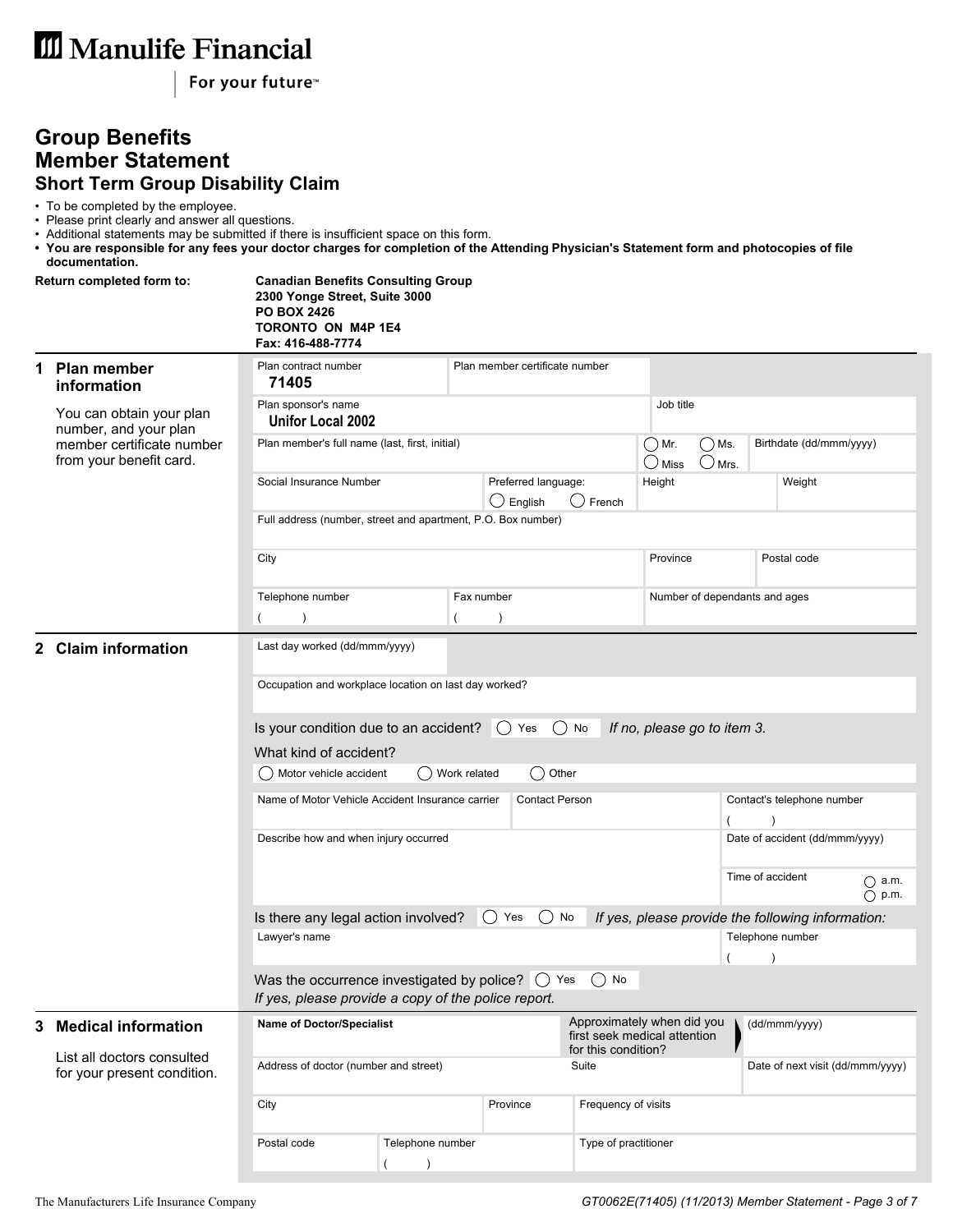| 3                       | <b>Medical information</b><br>(continued)                                                                                                          | Approximately when did you<br><b>Name of Doctor/Specialist</b><br>first seek medical attention<br>for this condition?                                                                                                                                                                                                                                                                                                                                                                                                                                                                                                                                                                                                                                                                                                                                                                                                                                                                                                                                                                          |                                         |                      |                               |                                                     |            |                  |                  | (dd/mmm/yyyy)                                                                                                                                                                                                                                                                                                                                                                                                                                                                                                                                                                                                                                                                                                                                                                                                                                                                                                                                                                                                                                                                                                                                                                                                                                                                                                                                                                                                                                                                                                                                                                                                                                                                                                                                                                                                                                                                                                                                                                                                                                                                                                                                                                                                                                                          |  |  |  |  |  |
|-------------------------|----------------------------------------------------------------------------------------------------------------------------------------------------|------------------------------------------------------------------------------------------------------------------------------------------------------------------------------------------------------------------------------------------------------------------------------------------------------------------------------------------------------------------------------------------------------------------------------------------------------------------------------------------------------------------------------------------------------------------------------------------------------------------------------------------------------------------------------------------------------------------------------------------------------------------------------------------------------------------------------------------------------------------------------------------------------------------------------------------------------------------------------------------------------------------------------------------------------------------------------------------------|-----------------------------------------|----------------------|-------------------------------|-----------------------------------------------------|------------|------------------|------------------|------------------------------------------------------------------------------------------------------------------------------------------------------------------------------------------------------------------------------------------------------------------------------------------------------------------------------------------------------------------------------------------------------------------------------------------------------------------------------------------------------------------------------------------------------------------------------------------------------------------------------------------------------------------------------------------------------------------------------------------------------------------------------------------------------------------------------------------------------------------------------------------------------------------------------------------------------------------------------------------------------------------------------------------------------------------------------------------------------------------------------------------------------------------------------------------------------------------------------------------------------------------------------------------------------------------------------------------------------------------------------------------------------------------------------------------------------------------------------------------------------------------------------------------------------------------------------------------------------------------------------------------------------------------------------------------------------------------------------------------------------------------------------------------------------------------------------------------------------------------------------------------------------------------------------------------------------------------------------------------------------------------------------------------------------------------------------------------------------------------------------------------------------------------------------------------------------------------------------------------------------------------------|--|--|--|--|--|
|                         | List all doctors consulted<br>for your present condition.                                                                                          | Address of doctor (number and street)<br>Suite                                                                                                                                                                                                                                                                                                                                                                                                                                                                                                                                                                                                                                                                                                                                                                                                                                                                                                                                                                                                                                                 |                                         |                      |                               |                                                     |            |                  |                  | Date of next visit (dd/mmm/yyyy)                                                                                                                                                                                                                                                                                                                                                                                                                                                                                                                                                                                                                                                                                                                                                                                                                                                                                                                                                                                                                                                                                                                                                                                                                                                                                                                                                                                                                                                                                                                                                                                                                                                                                                                                                                                                                                                                                                                                                                                                                                                                                                                                                                                                                                       |  |  |  |  |  |
|                         |                                                                                                                                                    | City<br>Province                                                                                                                                                                                                                                                                                                                                                                                                                                                                                                                                                                                                                                                                                                                                                                                                                                                                                                                                                                                                                                                                               |                                         |                      | Frequency of visits           |                                                     |            |                  |                  |                                                                                                                                                                                                                                                                                                                                                                                                                                                                                                                                                                                                                                                                                                                                                                                                                                                                                                                                                                                                                                                                                                                                                                                                                                                                                                                                                                                                                                                                                                                                                                                                                                                                                                                                                                                                                                                                                                                                                                                                                                                                                                                                                                                                                                                                        |  |  |  |  |  |
|                         |                                                                                                                                                    | Postal code                                                                                                                                                                                                                                                                                                                                                                                                                                                                                                                                                                                                                                                                                                                                                                                                                                                                                                                                                                                                                                                                                    | Telephone number<br>$\lambda$           | Type of practitioner |                               |                                                     |            |                  |                  |                                                                                                                                                                                                                                                                                                                                                                                                                                                                                                                                                                                                                                                                                                                                                                                                                                                                                                                                                                                                                                                                                                                                                                                                                                                                                                                                                                                                                                                                                                                                                                                                                                                                                                                                                                                                                                                                                                                                                                                                                                                                                                                                                                                                                                                                        |  |  |  |  |  |
|                         | 4 Work information                                                                                                                                 | What are your job duties?                                                                                                                                                                                                                                                                                                                                                                                                                                                                                                                                                                                                                                                                                                                                                                                                                                                                                                                                                                                                                                                                      |                                         |                      |                               |                                                     |            |                  |                  |                                                                                                                                                                                                                                                                                                                                                                                                                                                                                                                                                                                                                                                                                                                                                                                                                                                                                                                                                                                                                                                                                                                                                                                                                                                                                                                                                                                                                                                                                                                                                                                                                                                                                                                                                                                                                                                                                                                                                                                                                                                                                                                                                                                                                                                                        |  |  |  |  |  |
|                         |                                                                                                                                                    | When do you expect to return to your job?                                                                                                                                                                                                                                                                                                                                                                                                                                                                                                                                                                                                                                                                                                                                                                                                                                                                                                                                                                                                                                                      |                                         |                      | Date (dd/mmm/yyyy)            |                                                     |            |                  |                  |                                                                                                                                                                                                                                                                                                                                                                                                                                                                                                                                                                                                                                                                                                                                                                                                                                                                                                                                                                                                                                                                                                                                                                                                                                                                                                                                                                                                                                                                                                                                                                                                                                                                                                                                                                                                                                                                                                                                                                                                                                                                                                                                                                                                                                                                        |  |  |  |  |  |
| 5                       | Income/benefit                                                                                                                                     |                                                                                                                                                                                                                                                                                                                                                                                                                                                                                                                                                                                                                                                                                                                                                                                                                                                                                                                                                                                                                                                                                                |                                         |                      | <b>BENEFIT DATES</b>          |                                                     |            | <b>FREQUENCY</b> |                  |                                                                                                                                                                                                                                                                                                                                                                                                                                                                                                                                                                                                                                                                                                                                                                                                                                                                                                                                                                                                                                                                                                                                                                                                                                                                                                                                                                                                                                                                                                                                                                                                                                                                                                                                                                                                                                                                                                                                                                                                                                                                                                                                                                                                                                                                        |  |  |  |  |  |
|                         | information                                                                                                                                        | <b>INCOME/</b><br><b>BENEFIT</b>                                                                                                                                                                                                                                                                                                                                                                                                                                                                                                                                                                                                                                                                                                                                                                                                                                                                                                                                                                                                                                                               | <b>REFERENCE OR</b><br><b>CLAIM NO.</b> |                      | (dd/mmm/yyyy)<br><b>START</b> | <b>BI-WEEKLY</b><br><b>MONTHLY</b><br><b>WEEKLY</b> |            |                  |                  | <b>AMOUNT</b>                                                                                                                                                                                                                                                                                                                                                                                                                                                                                                                                                                                                                                                                                                                                                                                                                                                                                                                                                                                                                                                                                                                                                                                                                                                                                                                                                                                                                                                                                                                                                                                                                                                                                                                                                                                                                                                                                                                                                                                                                                                                                                                                                                                                                                                          |  |  |  |  |  |
|                         | Have you applied for or are                                                                                                                        |                                                                                                                                                                                                                                                                                                                                                                                                                                                                                                                                                                                                                                                                                                                                                                                                                                                                                                                                                                                                                                                                                                |                                         |                      | <b>END</b>                    |                                                     |            |                  | LUMP SUM         |                                                                                                                                                                                                                                                                                                                                                                                                                                                                                                                                                                                                                                                                                                                                                                                                                                                                                                                                                                                                                                                                                                                                                                                                                                                                                                                                                                                                                                                                                                                                                                                                                                                                                                                                                                                                                                                                                                                                                                                                                                                                                                                                                                                                                                                                        |  |  |  |  |  |
|                         | you receiving any of the<br>following Income/benefits.<br>If so, please provide<br>copies of pay slips and/                                        | Any type of workers'<br>compensation board*                                                                                                                                                                                                                                                                                                                                                                                                                                                                                                                                                                                                                                                                                                                                                                                                                                                                                                                                                                                                                                                    |                                         |                      |                               |                                                     |            | O                | ()               | 5                                                                                                                                                                                                                                                                                                                                                                                                                                                                                                                                                                                                                                                                                                                                                                                                                                                                                                                                                                                                                                                                                                                                                                                                                                                                                                                                                                                                                                                                                                                                                                                                                                                                                                                                                                                                                                                                                                                                                                                                                                                                                                                                                                                                                                                                      |  |  |  |  |  |
|                         | or award letters.<br>including decline letters.                                                                                                    | Motor Vehicle<br>Insurance                                                                                                                                                                                                                                                                                                                                                                                                                                                                                                                                                                                                                                                                                                                                                                                                                                                                                                                                                                                                                                                                     |                                         |                      |                               | O                                                   | $\bigcirc$ | $\bigcirc$       | ( )              | \$                                                                                                                                                                                                                                                                                                                                                                                                                                                                                                                                                                                                                                                                                                                                                                                                                                                                                                                                                                                                                                                                                                                                                                                                                                                                                                                                                                                                                                                                                                                                                                                                                                                                                                                                                                                                                                                                                                                                                                                                                                                                                                                                                                                                                                                                     |  |  |  |  |  |
|                         | It is important that all<br>sources of income be<br>reported immediately.<br>It is possible that these<br>may impact potential<br>benefit payment. | Employment<br>Insurance                                                                                                                                                                                                                                                                                                                                                                                                                                                                                                                                                                                                                                                                                                                                                                                                                                                                                                                                                                                                                                                                        |                                         |                      |                               | O                                                   | $\bigcirc$ | $\bigcirc$       | $\bigcirc$       | \$                                                                                                                                                                                                                                                                                                                                                                                                                                                                                                                                                                                                                                                                                                                                                                                                                                                                                                                                                                                                                                                                                                                                                                                                                                                                                                                                                                                                                                                                                                                                                                                                                                                                                                                                                                                                                                                                                                                                                                                                                                                                                                                                                                                                                                                                     |  |  |  |  |  |
|                         |                                                                                                                                                    | Other<br>Includes any type of benefit for work related illness or injury including Workers' Compensation Board (WCB),                                                                                                                                                                                                                                                                                                                                                                                                                                                                                                                                                                                                                                                                                                                                                                                                                                                                                                                                                                          |                                         |                      |                               | O                                                   | $\bigcirc$ | $\bigcirc$       | $\left( \right)$ | \$                                                                                                                                                                                                                                                                                                                                                                                                                                                                                                                                                                                                                                                                                                                                                                                                                                                                                                                                                                                                                                                                                                                                                                                                                                                                                                                                                                                                                                                                                                                                                                                                                                                                                                                                                                                                                                                                                                                                                                                                                                                                                                                                                                                                                                                                     |  |  |  |  |  |
|                         |                                                                                                                                                    |                                                                                                                                                                                                                                                                                                                                                                                                                                                                                                                                                                                                                                                                                                                                                                                                                                                                                                                                                                                                                                                                                                |                                         |                      |                               |                                                     |            |                  |                  |                                                                                                                                                                                                                                                                                                                                                                                                                                                                                                                                                                                                                                                                                                                                                                                                                                                                                                                                                                                                                                                                                                                                                                                                                                                                                                                                                                                                                                                                                                                                                                                                                                                                                                                                                                                                                                                                                                                                                                                                                                                                                                                                                                                                                                                                        |  |  |  |  |  |
| 6                       | Certification,<br>agreement and<br>authorization                                                                                                   | a result of my providing false, incomplete, or misleading information.<br>regarding my activities, income, employment, education and training, health, and medical history and treatment,<br>including clinical notes.<br>administrator, health care professional, health care institution, pharmacy and any other medically-related facility,<br>claim, including independent medical assessments.<br>assessments.<br>for the purposes of identification and administration, if my SIN is used as my certificate number.<br>I agree that a photocopy or electronic version of this authorization shall be as valid as the original.<br>Manulife Financial's Web site: www.manulife.ca, or through my Plan Sponsor.<br>I understand that any personal information provided to or collected by Manulife Financial in accordance with this<br>limited to:<br>• Persons to whom I have granted access; and<br>• Persons authorized by law.<br>I have the right to request access to the personal information in my file, and, where appropriate, to have any inaccurate<br>information corrected. |                                         |                      |                               |                                                     |            |                  |                  | Workplace Safety and Insurance Board (WSIB) and Commission de la santé et de la sécurité du travail (CSST).<br>I certify that the information in this form, and any further verbal or written statement provided by me in the future, is true<br>and complete to the best of my knowledge. I agree that both my claim and my coverage may be denied or terminated as<br>I agree to refund any monies that I may owe to Manulife Financial in accordance with the provisions of the group<br>benefits plan with Manulife Financial, and I authorize Manulife Financial to deduct such monies from my group benefits.<br>Manulife Financial will investigate this claim and may require personal information about me, including information<br>I authorize any person or organization who has personal information about me, including any employer, group plan<br>rehabilitation provider, insurer, administrators of government benefits or other benefit programs, the Medical Information<br>Bureau and investigative agency, to release my personal information to Manulife Financial and/or its service providers<br>for the purposes of group benefits plan administration, audit, and the assessment, investigation and management of my<br>I authorize Manulife Financial, its reinsurers and its service providers to collect, to use, to maintain and to disclose to the<br>persons or organizations listed above and/or each other any information needed for the purposes of group benefits plan<br>administration, audit, and the assessment, investigation and management of my claim, including independent medical<br>I authorize the use of my Social Insurance Number (SIN) for the purposes of tax reporting. I authorize the use of my SIN<br>I understand that information relating to Manulife Financial's Privacy Policy, which includes information on how and why<br>Manulife Financial collects, uses, maintains and discloses my personal information, is available upon request; on<br>authorization, will be kept in a group life, health, or disability benefits file. Access to my personal information will be<br>• Manulife Financial employees, representatives, reinsurers, and service providers in the performance of their jobs; |  |  |  |  |  |
| Plan member's signature |                                                                                                                                                    |                                                                                                                                                                                                                                                                                                                                                                                                                                                                                                                                                                                                                                                                                                                                                                                                                                                                                                                                                                                                                                                                                                |                                         |                      |                               |                                                     |            |                  |                  | Date signed (dd/mmm/yyyy)                                                                                                                                                                                                                                                                                                                                                                                                                                                                                                                                                                                                                                                                                                                                                                                                                                                                                                                                                                                                                                                                                                                                                                                                                                                                                                                                                                                                                                                                                                                                                                                                                                                                                                                                                                                                                                                                                                                                                                                                                                                                                                                                                                                                                                              |  |  |  |  |  |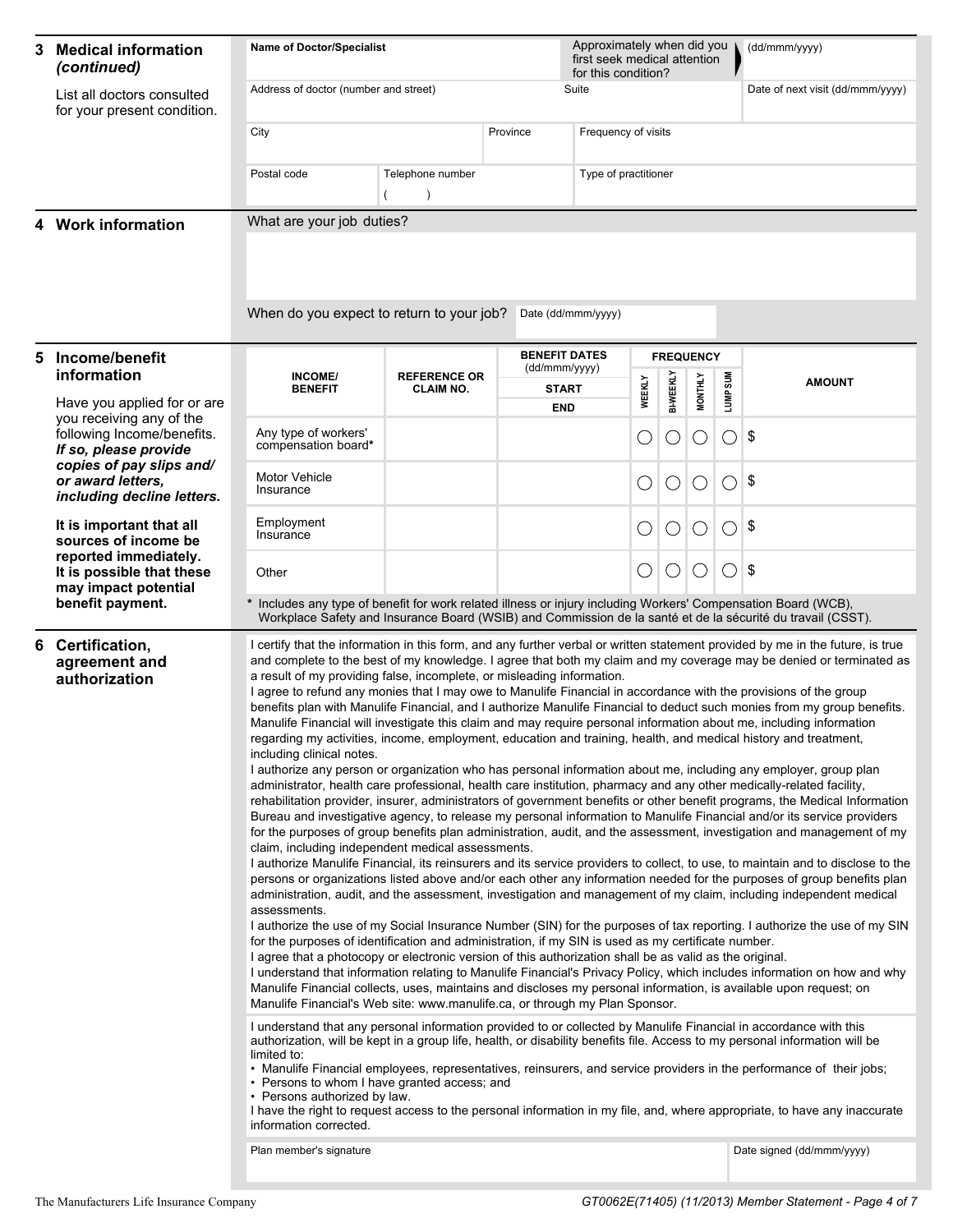For your future<sup>™</sup>

## **Group Benefits Authorization and Direction**

| Return completed form to:                    | <b>Canadian Benefits Consulting Group</b><br>2300 Yonge Street, Suite 3000<br><b>PO BOX 2426</b><br><b>TORONTO ON M4P 1E4</b><br>Fax: 416-488-7774                                                                                                                                                                                                                                                                                                                                                                                                                                                                                                                                                                                                                                                                                                                                                                                                                                                                                                                                         |                               |  |      |                                                |  |  |  |  |  |  |
|----------------------------------------------|--------------------------------------------------------------------------------------------------------------------------------------------------------------------------------------------------------------------------------------------------------------------------------------------------------------------------------------------------------------------------------------------------------------------------------------------------------------------------------------------------------------------------------------------------------------------------------------------------------------------------------------------------------------------------------------------------------------------------------------------------------------------------------------------------------------------------------------------------------------------------------------------------------------------------------------------------------------------------------------------------------------------------------------------------------------------------------------------|-------------------------------|--|------|------------------------------------------------|--|--|--|--|--|--|
| Re:                                          | Plan member name                                                                                                                                                                                                                                                                                                                                                                                                                                                                                                                                                                                                                                                                                                                                                                                                                                                                                                                                                                                                                                                                           |                               |  |      |                                                |  |  |  |  |  |  |
|                                              | Plan sponsor's name<br>Unifor Local 2002                                                                                                                                                                                                                                                                                                                                                                                                                                                                                                                                                                                                                                                                                                                                                                                                                                                                                                                                                                                                                                                   | Policy number                 |  |      |                                                |  |  |  |  |  |  |
|                                              | and/or Canadian Benefits Consulting Group and its agents OHI (Organizational Health Inc.) to release to<br>the Board of Trustees of the Disability Trust Plan, the Plan Administrator or my employer information<br>concerning the status of my disability claim, including information related to eligibility, application or<br>adjudication of any claim I may have for Workers' Compensation benefits.<br>I further authorize and direct the Board of Trustees to release to C.A.W. Local 2002 as well as their<br>employees, or agents, information concerning my eligibility for, application for, or the adjudication of, any<br>claim I may have for Workers' Compensation benefits. I understand that this information will be collected<br>for the purpose of administering the Group Insurance Disability Income Plan (the "GIDIP"), and<br>processing of my Workers' Compensation claim as any such claim may effect my rights and entitlement<br>under the GIDIP.<br>I understand that I may withdraw my consent at any time, but that doing so may effect the ability of the |                               |  |      | hereby authorize and direct Manulife Financial |  |  |  |  |  |  |
|                                              | CAW Local 2002 and/or the Board of Trustees to assist in the processing of my Workers' Compensation<br>claim and/or adjudication of my benefits under the GIDIP.                                                                                                                                                                                                                                                                                                                                                                                                                                                                                                                                                                                                                                                                                                                                                                                                                                                                                                                           |                               |  |      |                                                |  |  |  |  |  |  |
|                                              | Signature                                                                                                                                                                                                                                                                                                                                                                                                                                                                                                                                                                                                                                                                                                                                                                                                                                                                                                                                                                                                                                                                                  | Date                          |  |      |                                                |  |  |  |  |  |  |
|                                              | Dated at the contract of the contract of the contract of the contract of the contract of the contract of the contract of the contract of the contract of the contract of the contract of the contract of the contract of the c                                                                                                                                                                                                                                                                                                                                                                                                                                                                                                                                                                                                                                                                                                                                                                                                                                                             |                               |  |      |                                                |  |  |  |  |  |  |
|                                              | Witness' signature<br>Plan member signature                                                                                                                                                                                                                                                                                                                                                                                                                                                                                                                                                                                                                                                                                                                                                                                                                                                                                                                                                                                                                                                |                               |  |      |                                                |  |  |  |  |  |  |
|                                              | Witness' name                                                                                                                                                                                                                                                                                                                                                                                                                                                                                                                                                                                                                                                                                                                                                                                                                                                                                                                                                                                                                                                                              |                               |  |      |                                                |  |  |  |  |  |  |
|                                              | Witness' address                                                                                                                                                                                                                                                                                                                                                                                                                                                                                                                                                                                                                                                                                                                                                                                                                                                                                                                                                                                                                                                                           |                               |  |      |                                                |  |  |  |  |  |  |
| <b>Direct deposit</b><br>authorization       | Should your claim be accepted, your benefit payments will automatically be deposited to your bank account<br>with Electronic Funds Transfer (EFT) from Manulife Financial. Please fill in the information below:                                                                                                                                                                                                                                                                                                                                                                                                                                                                                                                                                                                                                                                                                                                                                                                                                                                                           |                               |  |      |                                                |  |  |  |  |  |  |
| Please print.                                | Savings Account only, (please consult your bank for proper bank identification number)<br>Chequing Account, (please attach sample cheque marked "VOID")                                                                                                                                                                                                                                                                                                                                                                                                                                                                                                                                                                                                                                                                                                                                                                                                                                                                                                                                    |                               |  |      |                                                |  |  |  |  |  |  |
| Note: for institutions within<br>Canada only | Account no.                                                                                                                                                                                                                                                                                                                                                                                                                                                                                                                                                                                                                                                                                                                                                                                                                                                                                                                                                                                                                                                                                |                               |  |      |                                                |  |  |  |  |  |  |
|                                              | Branch address                                                                                                                                                                                                                                                                                                                                                                                                                                                                                                                                                                                                                                                                                                                                                                                                                                                                                                                                                                                                                                                                             | Name in which account is held |  |      |                                                |  |  |  |  |  |  |
|                                              | Province<br>City or town                                                                                                                                                                                                                                                                                                                                                                                                                                                                                                                                                                                                                                                                                                                                                                                                                                                                                                                                                                                                                                                                   |                               |  |      |                                                |  |  |  |  |  |  |
|                                              | Signature of member                                                                                                                                                                                                                                                                                                                                                                                                                                                                                                                                                                                                                                                                                                                                                                                                                                                                                                                                                                                                                                                                        |                               |  | Date |                                                |  |  |  |  |  |  |
|                                              |                                                                                                                                                                                                                                                                                                                                                                                                                                                                                                                                                                                                                                                                                                                                                                                                                                                                                                                                                                                                                                                                                            |                               |  |      |                                                |  |  |  |  |  |  |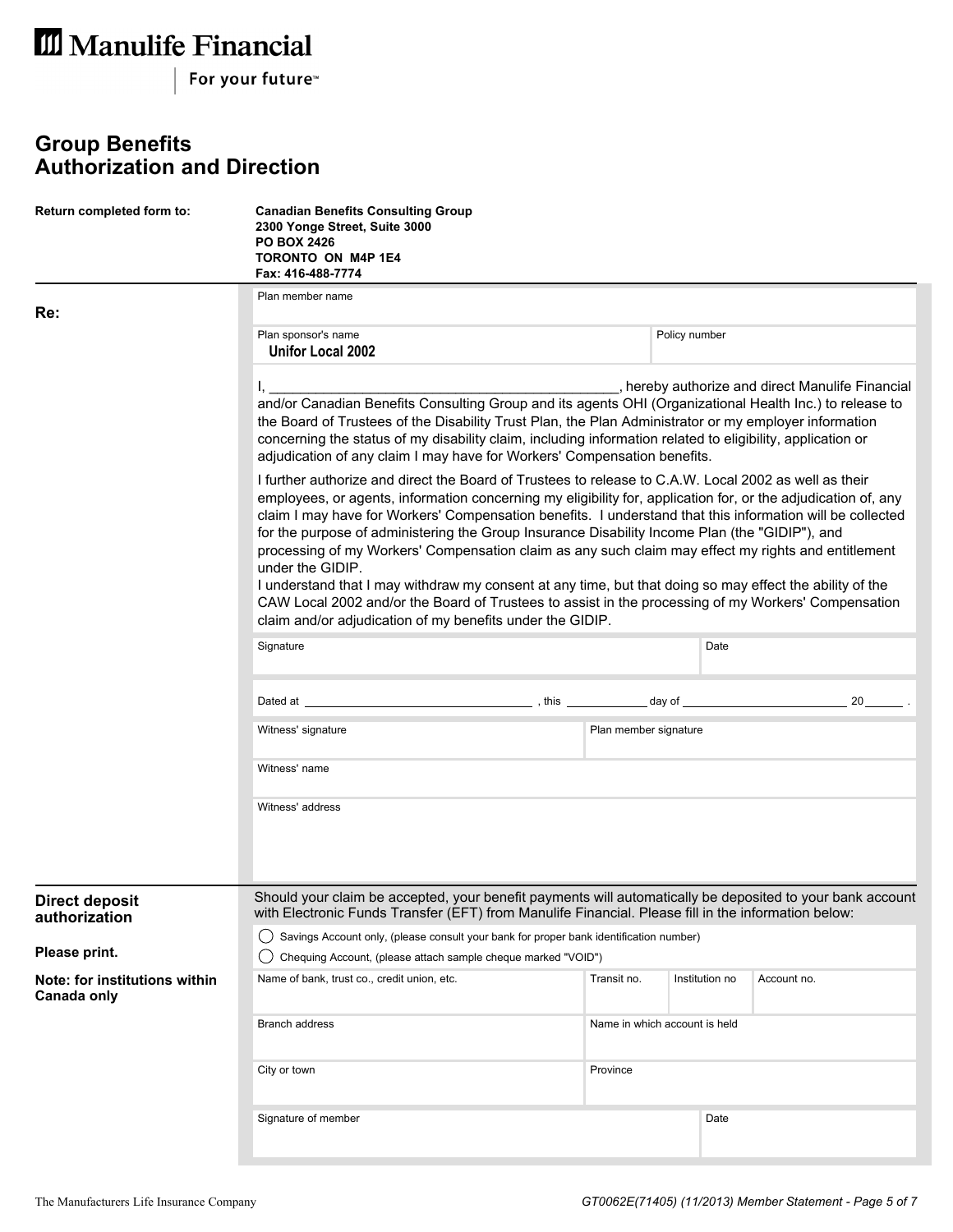For your future<sup>™</sup>

#### **Group Benefits Attending Physician's Statement Short Term Group Disability Claim**

*The purpose of this Statement is to assist Manulife Financial in making a decision on your patient's claim for disability benefits. When completing this form, please include sufficient details of history, physical and diagnostic findings, clinical course, therapy, and response to enable Manulife Financial to make this decision. YOUR PATIENT WOULD APPRECIATE THE COMPLETION OF THIS FORM AS SOON AS POSSIBLE, OTHERWISE, THERE MAY BE A DELAY IN THE PROCESSING OF THIS CLAIM. PLEASE KEEP A COPY FOR YOUR RECORDS.*

|             | Return completed form to:                   | <b>Canadian Benefits Consulting Group</b><br>2300 Yonge Street, Suite 3000<br><b>PO BOX 2426</b><br>TORONTO ON M4P 1E4<br>Fax: 416-488-7774                                                                                                                                                                                                         |                              |           |        |                               |                              |                                                                                                                                    |  |  |  |
|-------------|---------------------------------------------|-----------------------------------------------------------------------------------------------------------------------------------------------------------------------------------------------------------------------------------------------------------------------------------------------------------------------------------------------------|------------------------------|-----------|--------|-------------------------------|------------------------------|------------------------------------------------------------------------------------------------------------------------------------|--|--|--|
| $\mathbf 1$ | <b>Patient authorization</b>                | Name of patient (last, first, middle initial)                                                                                                                                                                                                                                                                                                       |                              |           |        | Plan contract number<br>71405 |                              | Plan member certificate number                                                                                                     |  |  |  |
|             |                                             | Address                                                                                                                                                                                                                                                                                                                                             |                              |           |        |                               |                              |                                                                                                                                    |  |  |  |
|             |                                             | Date of birth (dd/mmm/yyyy)                                                                                                                                                                                                                                                                                                                         |                              | Height    | Weight |                               |                              |                                                                                                                                    |  |  |  |
|             |                                             | I hereby authorize the release to Manulife Financial and/or Canadian Benefits Consulting Group and its agents OHI<br>(Organizational Health Inc.) of any medical information in my file including, but not limited to, copies of all consultation<br>claim. I understand that I am responsible for any fees related to the completion of this form. |                              |           |        |                               |                              | reports, clinical notes, test results, and hospital records, for the purpose of administering the group plan and assessing my      |  |  |  |
|             |                                             | Patient's signature                                                                                                                                                                                                                                                                                                                                 |                              |           |        |                               |                              | Date (dd/mmm/yyyy)                                                                                                                 |  |  |  |
|             | 2 Attending Physician's<br><b>Statement</b> | When did symptoms first appear or accident happen?                                                                                                                                                                                                                                                                                                  |                              |           |        | Date (dd/mmm/yyyy)            |                              |                                                                                                                                    |  |  |  |
|             |                                             | What date did patient cease work because of illness/injury?                                                                                                                                                                                                                                                                                         |                              |           |        | Date (dd/mmm/yyyy)            |                              |                                                                                                                                    |  |  |  |
|             | A. History                                  | Has patient ever had the same or a similar condition?<br>( )No<br>Yes                                                                                                                                                                                                                                                                               |                              |           |        |                               |                              |                                                                                                                                    |  |  |  |
|             |                                             | If "Yes", state when and describe.                                                                                                                                                                                                                                                                                                                  |                              |           |        |                               |                              |                                                                                                                                    |  |  |  |
|             |                                             | Is condition due to injury or sickness arising out of patient's employment?<br>() Unknown<br>Yes<br>$()$ No                                                                                                                                                                                                                                         |                              |           |        |                               |                              |                                                                                                                                    |  |  |  |
|             |                                             | Is a claim being submitted to any type of worker's compensation board?<br>◯<br>No<br>Yes<br>Has the patient been confined in a hospital?<br>No<br>( )<br>Yes<br>If available please include admission and discharge summaries.                                                                                                                      |                              |           |        |                               |                              |                                                                                                                                    |  |  |  |
|             |                                             | Admission date (dd/mmm/yyyy)<br>If "Yes"                                                                                                                                                                                                                                                                                                            |                              |           |        |                               |                              | Discharge date (dd/mmm/yyyy)                                                                                                       |  |  |  |
|             |                                             |                                                                                                                                                                                                                                                                                                                                                     | Admission date (dd/mmm/yyyy) |           |        |                               | Discharge date (dd/mmm/yyyy) |                                                                                                                                    |  |  |  |
|             |                                             |                                                                                                                                                                                                                                                                                                                                                     | Admission date (dd/mmm/yyyy) |           |        |                               | Discharge date (dd/mmm/yyyy) |                                                                                                                                    |  |  |  |
|             | Name, specialty and                         | Name                                                                                                                                                                                                                                                                                                                                                |                              | Specialty |        |                               |                              | Address                                                                                                                            |  |  |  |
|             | address of other treating<br>physician(s)   |                                                                                                                                                                                                                                                                                                                                                     |                              |           |        |                               |                              |                                                                                                                                    |  |  |  |
|             | <b>B. Diagnosis</b>                         | a) Primary                                                                                                                                                                                                                                                                                                                                          |                              |           |        |                               |                              |                                                                                                                                    |  |  |  |
|             |                                             | b) List any additional conditions or complications                                                                                                                                                                                                                                                                                                  |                              |           |        |                               |                              |                                                                                                                                    |  |  |  |
|             |                                             | c) Subjective symptoms                                                                                                                                                                                                                                                                                                                              |                              |           |        |                               |                              |                                                                                                                                    |  |  |  |
|             |                                             |                                                                                                                                                                                                                                                                                                                                                     |                              |           |        |                               |                              |                                                                                                                                    |  |  |  |
|             |                                             | report(s), psychological testing report(s), operative report(s), hospital admission and discharge summary(ies).                                                                                                                                                                                                                                     |                              |           |        |                               |                              | d) Please include copies of the following documentation in support of the stated diagnosis: consultation notes, test/investigation |  |  |  |
|             |                                             |                                                                                                                                                                                                                                                                                                                                                     |                              |           |        |                               |                              |                                                                                                                                    |  |  |  |
|             |                                             | (dd/mmm/yyyy)<br>If your patient is/was pregnant, please<br>provide the expected/actual delivery date.                                                                                                                                                                                                                                              |                              |           |        |                               |                              |                                                                                                                                    |  |  |  |